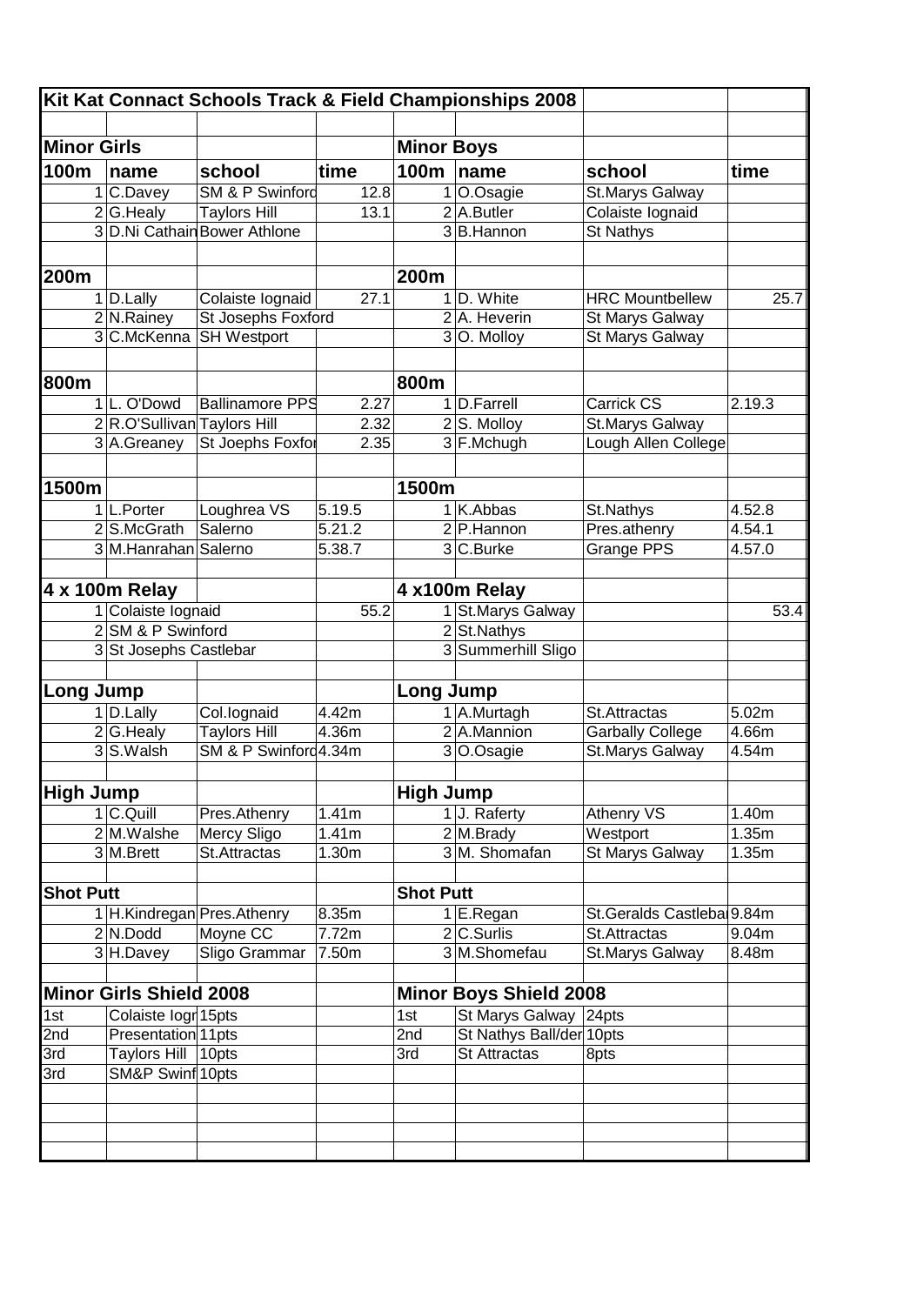|                     |                                            | Kit kat Connacht Schools Track & Field championships 2008 |                     |                     |                                 |                          |          |
|---------------------|--------------------------------------------|-----------------------------------------------------------|---------------------|---------------------|---------------------------------|--------------------------|----------|
|                     |                                            |                                                           |                     |                     |                                 |                          |          |
| <b>Junior Girls</b> |                                            |                                                           |                     |                     |                                 |                          |          |
| 100m                | name                                       | school                                                    | time                | <b>Shot Putname</b> |                                 | school                   | distance |
|                     | 1L.Walshe                                  | <b>SM&amp;P Swinford</b>                                  | 12.8                |                     | 1 M.Barrett                     | Loughrea VS              | 8.02m    |
|                     | 2 A.Rohan                                  | <b>Taylors hill</b>                                       |                     |                     | 2A.O'Hara                       | St. Attractas            | 7.92m    |
|                     | 3 A.Goulding                               | <b>Taylors hill</b>                                       |                     |                     | 3 O.Dixon                       | Col.lognaid              | 7.75m    |
|                     |                                            |                                                           |                     |                     |                                 |                          |          |
| 200m                |                                            |                                                           |                     | <b>Discus</b>       |                                 |                          |          |
|                     | 1 A.McDonnell Pres.Athenry                 |                                                           | 27.0.               |                     | 1 M.Barrett                     | Loughrea VS              | 21.59m   |
|                     | 2 L.Walshe                                 | <b>SM&amp;P Swinford</b>                                  |                     |                     | 2 M.Callaghan                   | St.Nathys                | 12.90m   |
|                     | 3K.Hyland                                  | <b>SH Westport</b>                                        |                     | 3                   |                                 |                          |          |
|                     |                                            |                                                           |                     |                     |                                 |                          |          |
| 800m                |                                            |                                                           |                     | <b>Javelin</b>      |                                 |                          |          |
|                     | 1 C.McBride                                | <b>Ursuline Sligo</b>                                     | 2.26.7              |                     | 1 M.Barrett                     | Loughrea VS              | 18.14m   |
|                     | 2 A.Coughlan                               | Moate CS                                                  | 2.33.8              |                     | 2 I.Malnychuk                   | St Josephs Castle 12.05m |          |
|                     | 3 A.Heslin                                 | Moyne CS                                                  | 2.4                 |                     | 3 F. Ajayi-Taiwo                | Pres.Tuam                | 11.85m   |
|                     |                                            |                                                           |                     |                     |                                 |                          |          |
| 1500m               |                                            |                                                           |                     | Hammer              |                                 |                          |          |
|                     |                                            |                                                           |                     |                     |                                 |                          |          |
|                     | 1 S.Brassil<br>2 A. Coughlan               | <b>Bower Athlone</b><br>Moate CS                          | 5.15.0<br>5.17.8    | 1                   |                                 |                          |          |
|                     | 3L.Burke                                   | St Josephs Foxford                                        | 5.29.6              | 2<br>$\overline{3}$ |                                 |                          |          |
|                     |                                            |                                                           |                     |                     |                                 |                          |          |
| 1200m Walk          |                                            |                                                           |                     |                     |                                 |                          |          |
|                     |                                            | <b>Bower Athlone</b>                                      |                     |                     |                                 |                          |          |
|                     | $1$ A. King<br>2 C. Mulroy                 | <b>StJosephs Foxford</b>                                  |                     |                     |                                 |                          |          |
| $\overline{3}$      |                                            |                                                           |                     |                     |                                 |                          |          |
|                     |                                            |                                                           |                     |                     |                                 |                          |          |
| <b>75m Hurdles</b>  |                                            |                                                           |                     |                     |                                 |                          |          |
|                     |                                            |                                                           |                     |                     |                                 |                          |          |
|                     | 1 K. Hyland<br>2 A.Rohan                   | <b>SH Westport</b><br><b>Taylors Hill</b>                 | 12.1<br>12.5        |                     |                                 |                          |          |
|                     | 3S. Tuohy                                  | <b>Athenry VS</b>                                         | 12.9                |                     |                                 |                          |          |
|                     |                                            |                                                           |                     |                     |                                 |                          |          |
| 4 x 100m Relay      |                                            |                                                           |                     |                     |                                 |                          |          |
|                     | 1 Taylors Hill                             |                                                           |                     |                     |                                 |                          |          |
|                     |                                            | 53.6                                                      |                     |                     |                                 |                          |          |
|                     | 2 Colaiste lognaid<br>3 St Josephs Foxford |                                                           |                     |                     |                                 |                          |          |
|                     |                                            |                                                           |                     |                     |                                 |                          |          |
| <b>Long Jump</b>    |                                            |                                                           |                     |                     |                                 |                          |          |
|                     | 1 A.Goulding                               | <b>Taylors Hill</b>                                       | 4.32m               |                     |                                 |                          |          |
|                     | 2L.Nugent                                  | St.Joseph C'Bar                                           | $\overline{4.27}$ m |                     |                                 |                          |          |
|                     | 3 T. Hession                               | <b>Taylors Hill</b>                                       | 4.16m               |                     |                                 |                          |          |
|                     |                                            |                                                           |                     |                     |                                 |                          |          |
| <b>High Jump</b>    |                                            |                                                           |                     |                     | <b>Junior Girls Shield 2008</b> |                          |          |
|                     | 1 K.Hyland                                 | <b>SH Westport</b>                                        | 1.40m               | 1st                 | <b>Taylors Hill</b>             | 20pts                    |          |
|                     | $2 R$ . Frayne                             | <b>Bower Athlone</b>                                      | 1.35m               | 2nd                 | Loughrea VS                     | 15pts                    |          |
| 3                   |                                            |                                                           |                     | 3rd                 | <b>SH Westport</b>              | 13pts                    |          |
|                     |                                            |                                                           |                     | $3rd=$              | <b>Bower Athlone</b>            |                          |          |
| <b>Triple Jump</b>  |                                            |                                                           |                     |                     |                                 |                          |          |
| 1                   |                                            |                                                           |                     |                     |                                 |                          |          |
| $\overline{2}$      |                                            |                                                           |                     |                     |                                 |                          |          |
| $\overline{3}$      |                                            |                                                           |                     |                     |                                 |                          |          |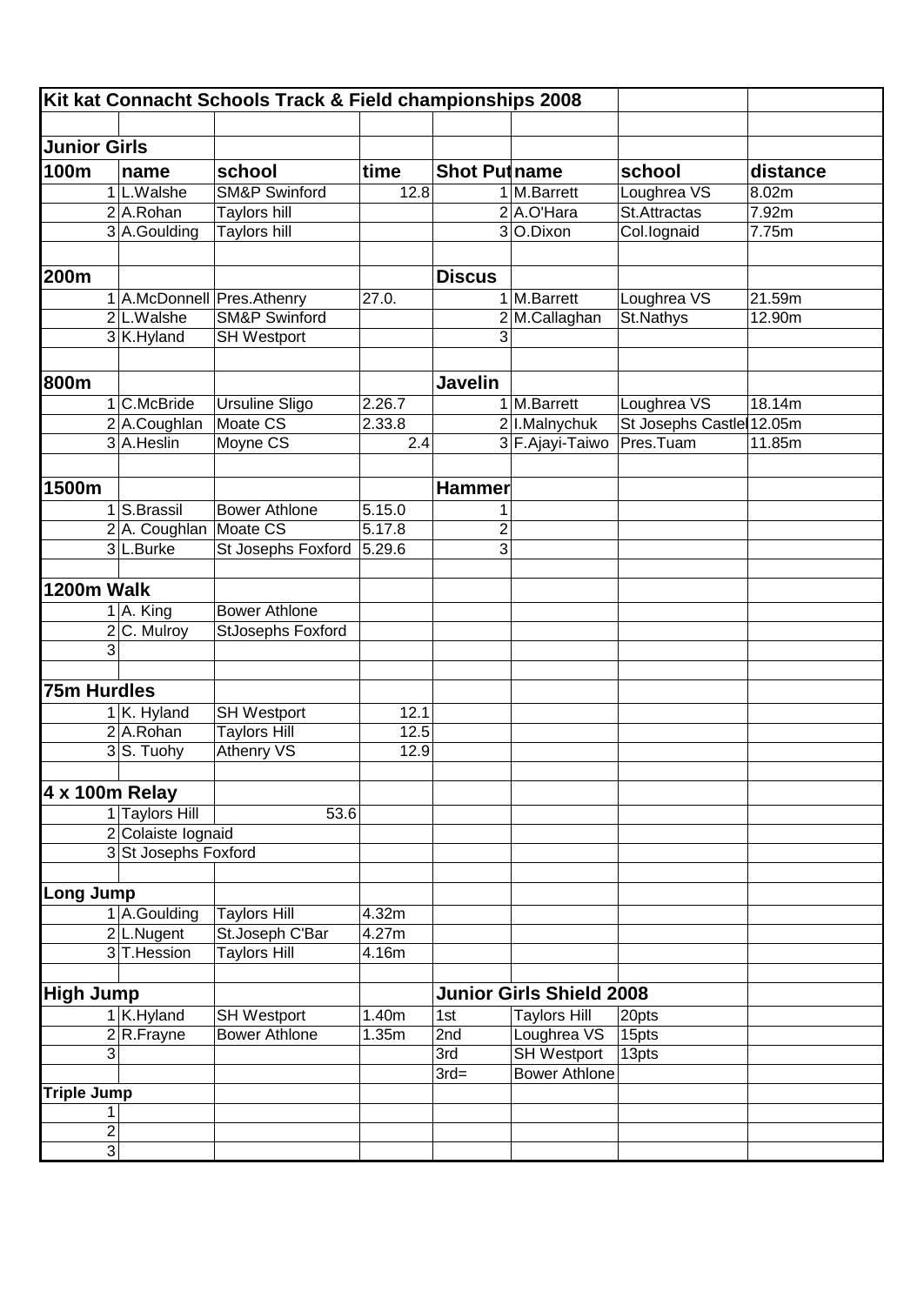|                    |                          | Kit Kat Connacht Schools Track & Field Championships 2008 |        |                    |                                |                      |        |
|--------------------|--------------------------|-----------------------------------------------------------|--------|--------------------|--------------------------------|----------------------|--------|
|                    |                          |                                                           |        |                    |                                |                      |        |
| <b>Junior Boys</b> |                          |                                                           |        |                    |                                |                      |        |
| 100m               | name                     | school                                                    |        | distance Shot Putt |                                |                      |        |
|                    | 1 S.Maloney              | St Josephs Galway                                         | 12.2   |                    | 1 D.Gillespie                  | St.Tiernans          | 11.29m |
|                    | 2 C.Hickey               | Lough Allen College                                       |        |                    | $2$ P.McGill                   | Gort CS              | 11.07m |
|                    | 3 J.McDonnell            | <b>J&amp;M Enniscrone</b>                                 |        |                    | 3 A.Scanlon                    | <b>CBS Roscommon</b> | 11.06m |
|                    |                          |                                                           |        |                    |                                |                      |        |
| 200m               |                          |                                                           |        | <b>Discus</b>      |                                |                      |        |
|                    | 1 S.Maloney              | St Josephs Galway                                         | 25.1   |                    | 1 A.Scanlon                    | <b>CBS Roscommon</b> | 29.27m |
|                    | 2 M.Conway               | <b>St Geralds Castlebar</b>                               |        |                    | 2D.Gillespie                   | St.Tiernans          | 27.03m |
|                    | $3$ D. Bell              | <b>St Geralds Castlebar</b>                               |        |                    | 3J.Elwood                      | St.Marys Galway      | 25.89m |
|                    |                          |                                                           |        |                    |                                |                      |        |
| 800m               |                          |                                                           |        | Javelin            |                                |                      |        |
|                    | 1 M.nolan                | Moate CS                                                  | 2.14.7 |                    | 1 P.McGill                     | Gort CS              | 31.09m |
|                    | $2$ D. Bell              | St Geralds Castlebar 2.16.2                               |        |                    | 2 M. Kovacevici Galway CS      |                      | 28.33m |
|                    | 3R.Finnegan              | Gort CS                                                   | 2.18.0 |                    | 3 C.Doherty                    | Roscommon CC         | 27.35m |
|                    |                          |                                                           |        |                    |                                |                      |        |
| 1500m              |                          |                                                           |        | <b>Hammer</b>      |                                |                      |        |
|                    |                          | 1 A.Chambers Rice College W'port                          | 4.43.6 |                    | 1 D.Gillespie                  | St.Tiernans          | 27.94m |
|                    | 2M.Nolan                 | Moate CS                                                  | 4.47.8 |                    | 2 J.Elwood                     | St.Marys Galway      | 20.87m |
|                    | 3B.Hyland                | St Joephs Galway                                          | 4.48.8 | 3                  |                                |                      |        |
|                    |                          |                                                           |        |                    |                                |                      |        |
| 1200m Walk         |                          |                                                           |        |                    |                                |                      |        |
|                    | 1 N. O'Malley            | St Geralds Castlebar                                      |        |                    |                                |                      |        |
|                    | $2 D.$ Tarpey            | St Marys Galway                                           |        |                    |                                |                      |        |
|                    | 3J. Wynne                | St Marys Galway                                           |        |                    |                                |                      |        |
|                    |                          |                                                           |        |                    |                                |                      |        |
| 80m Hurdles        |                          |                                                           |        |                    |                                |                      |        |
|                    |                          | 1 S.Callaghan Pres Headford                               | 12.0.  |                    |                                |                      |        |
|                    | $2 S.$ Gill              | <b>St Louis CS</b>                                        | 12.2.  |                    |                                |                      |        |
|                    | 3 C. Helebert            | <b>St Geralds Castlebar</b>                               |        |                    |                                |                      |        |
|                    |                          |                                                           |        |                    |                                |                      |        |
| 4 x 100m Relay     | 1 St Geralds Castlebar   |                                                           | 51.0.  |                    |                                |                      |        |
|                    | 2 HRC Mountbelew         |                                                           |        |                    |                                |                      |        |
|                    | 3 Gort CS                |                                                           |        |                    |                                |                      |        |
|                    |                          |                                                           |        |                    |                                |                      |        |
| <b>Long Jump</b>   |                          |                                                           |        |                    |                                |                      |        |
|                    | 1B.kilmartin             | Lough Allen                                               | 4.88m  |                    |                                |                      |        |
|                    | 2C.Helbert               | St.Geralds                                                | 4.88m  |                    |                                |                      |        |
|                    | 3M.Conway                | St.Geralds                                                | 4.70m  |                    |                                |                      |        |
|                    |                          |                                                           |        |                    |                                |                      |        |
| <b>High Jump</b>   |                          |                                                           |        |                    | <b>Junior Boys Shield 2008</b> |                      |        |
|                    | 1 M.Kilduff              | St Louis CS                                               | 1.65m  | $\overline{1st}$   | St Geralds C/25pts             |                      |        |
|                    | 2 C.Kelly                | Castlerea CS                                              | 1.60m  | $2nd=$             | St Josephs G: 13pts            |                      |        |
|                    | 3 N. Rooney              | <b>Athenry VS</b>                                         | 1.55m  | $\overline{2nd}$ = | St Marys Galv 13pts            |                      |        |
|                    |                          |                                                           |        | $\overline{2}$ nd= | Gort CS                        | 13pts                |        |
| <b>Triple Jump</b> |                          |                                                           |        |                    |                                |                      |        |
|                    | 1 C.Clarke               | CBS R'com                                                 | 10.33m |                    |                                |                      |        |
|                    | $\overline{2}$ E.creaven | Loughrea                                                  | 8.89m  |                    |                                |                      |        |
|                    | 3K.Dooley                | Pres.Headford                                             | 8.77m  |                    |                                |                      |        |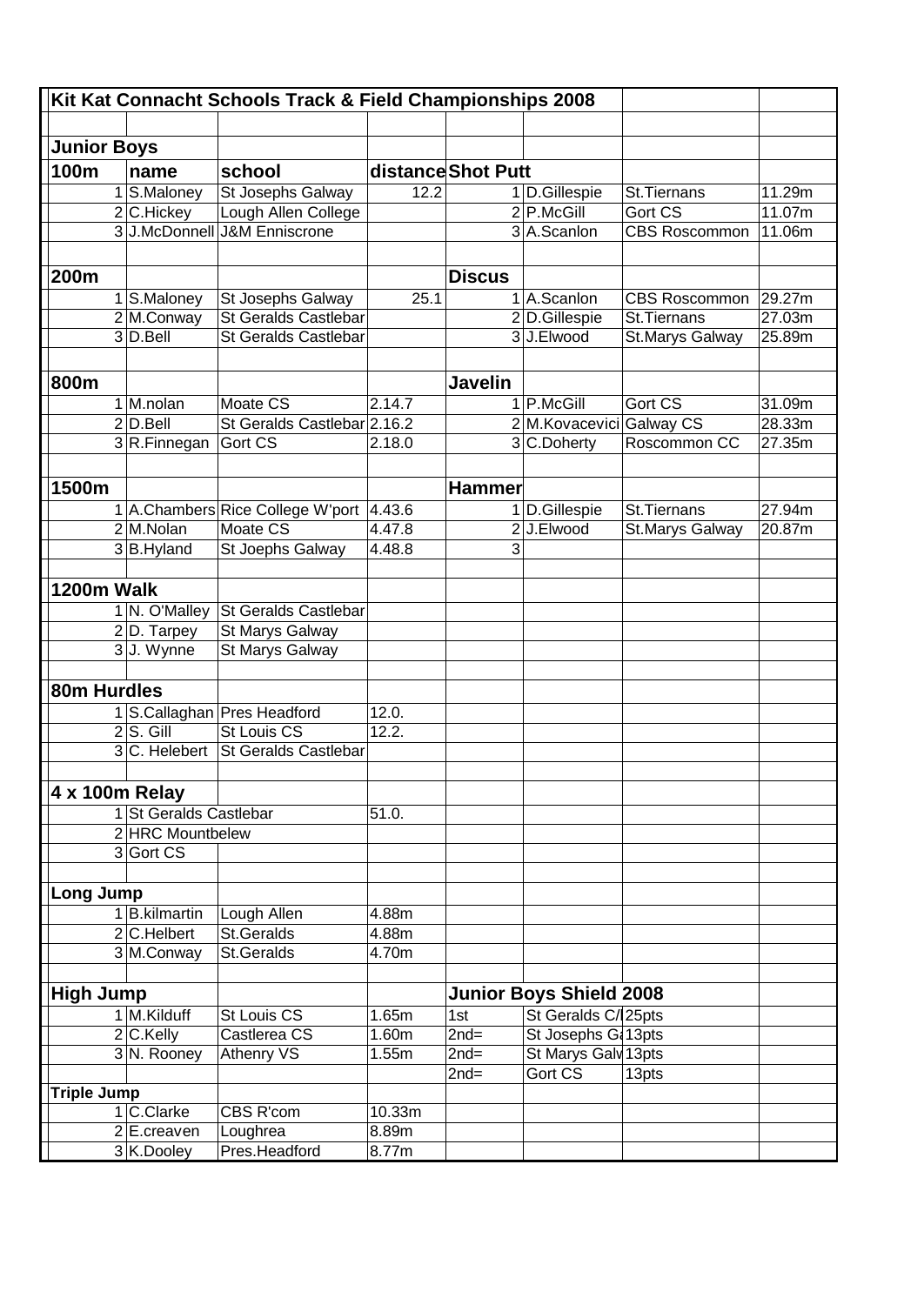|                    |                        | Kit Kat Connacht Schools Track & Field Championships 2008 |          |                    |                            |                         |           |
|--------------------|------------------------|-----------------------------------------------------------|----------|--------------------|----------------------------|-------------------------|-----------|
|                    |                        |                                                           |          |                    |                            |                         |           |
| <b>Inter Girls</b> |                        |                                                           |          |                    |                            |                         |           |
| <b>100m</b>        | name                   | school                                                    | time     | Long Julname       |                            | school                  | distance  |
|                    | 1 K.Duane              | <b>Athenry VS</b>                                         | 12.2     |                    | S.Maughan                  | St.Josephs              | 5.28m     |
|                    | 2 S.Maughan            | St Josephs Castlebar                                      |          |                    | $2$ K. Farrell             | <b>Athenry VS</b>       | 5.10m     |
|                    | 3 L.McGuire            | <b>Taylors Hill</b>                                       |          |                    | 3 S.Murphy                 | Pres.Athenry            | 4.86m     |
|                    |                        |                                                           |          |                    |                            |                         |           |
| 200m               |                        |                                                           |          | <b>High Jump</b>   |                            |                         |           |
|                    | 1 K.Duane              | <b>Athenry VC</b>                                         | 25.5     |                    | 1 C.Farrell                | <b>Athenry VS</b>       | 1.70m CBP |
|                    | $2 R$ . Nolan          | Cal. Oranmore                                             |          |                    | $2$ C.King                 | <b>Bower Athlone</b>    | 1.60m     |
|                    | 3 L.McGill             | <b>Taylors Hill</b>                                       |          |                    | 3 A.Costello               | Mount St. Michaels      | 1.55m     |
|                    |                        |                                                           |          |                    |                            |                         |           |
| 300m               |                        |                                                           |          | <b>Triple Jump</b> |                            |                         |           |
|                    | 1 N. Griffin           | <b>Ballinamore PPS</b>                                    | 43.4     |                    | 1 C.King                   | <b>Bower Athlone</b>    | 11.03mCBP |
|                    | 2 R.McHugh             | <b>Ursuline Sligo</b>                                     | 44.3     |                    | 2R.Kenny                   | Pres.Athenry            | 9.85m     |
|                    | 3 A.Hurley             | <b>Bower Athlone</b>                                      | 44.7     | 3                  |                            |                         |           |
|                    |                        |                                                           |          |                    |                            |                         |           |
| 800m               |                        |                                                           |          | <b>Shot Putt</b>   |                            |                         |           |
|                    | 1 R.Shaw               | <b>Taylors Hill</b>                                       | 2.20.1   |                    | 1 A.Cooney                 | St.Raphaels             | 7.50m     |
|                    | 2 N.Griffin            | Ballinamore PPS 2.28.0                                    |          |                    | 2 M.Butler                 | Sligo Grammar           | 7.32m     |
|                    | 3 M.Walshe             | <b>Bower Athlone</b>                                      | 2.40.4   |                    | 3 C.Ni Ceallaigh           | Carraroe                | 7.25m     |
|                    |                        |                                                           |          |                    |                            |                         |           |
| 1500m              |                        |                                                           |          | <b>Discus</b>      |                            |                         |           |
|                    | 1 A.Tuoghy             | <b>Athenry VS</b>                                         | 5.22.9   |                    | 1 S.Ni Loingsigh           | Carraroe Compreh 24.45m |           |
|                    | 2 R.Kilgannon          | Sligo Grammar                                             | 5.26.4   |                    | 2 C.Ni Ceallaigh           | Carraroe                | 21.67m    |
|                    | 3 N.Mullins            | <b>Bower Athlone</b>                                      | 5.40.1   | 3                  |                            |                         |           |
|                    |                        |                                                           |          |                    |                            |                         |           |
| 3000m              |                        |                                                           |          | <b>Javelin</b>     |                            |                         |           |
|                    | 1 M.Brassil            | <b>Bower Athlone</b>                                      | 11.39.01 |                    | 1 K. O'Donohue             | Pres.Athenry            | 21.62m    |
|                    | 2 E.Neary              | <b>Ursuline Sligo</b>                                     |          |                    | 2 S.Ni Loinsigh            | Carraroe                | 19.99m    |
|                    | 3 M.Connolly           | <b>Taylors Hill</b>                                       |          |                    | 3 L.McKenna                | <b>SH Westport</b>      | 19.80m    |
|                    |                        |                                                           |          |                    |                            |                         |           |
| 2000m Walk         |                        |                                                           |          | Hammer             |                            |                         |           |
|                    | 1 M.Curley             | Seamount Kinvar 10.19.6                                   |          |                    | 1 L.Carroll                | <b>SH Westport</b>      | 28.55mCBP |
|                    | 2C.O'Dowd              | Ballinamore PPS 10.48.0                                   |          | $\overline{2}$     | S.Monahon                  | Pres.Tuam               | 19.15m    |
|                    | 3 E.Moran              | Balla Sec.                                                | 11.23.0  | 3                  |                            |                         |           |
|                    |                        |                                                           |          |                    |                            |                         |           |
| 4 x 100m Relay     |                        |                                                           |          |                    |                            |                         |           |
|                    | 1 Taylors Hill         | 52.1                                                      |          |                    |                            |                         |           |
|                    | 2 SM&P Swinford        |                                                           |          |                    |                            |                         |           |
|                    | 3 ST Josephs Castlebar |                                                           |          |                    |                            |                         |           |
|                    |                        |                                                           |          |                    |                            |                         |           |
| 80m Hurdles        |                        |                                                           |          |                    | <b>Inter Girls Shield</b>  |                         |           |
|                    | 1 R.nolan              | Cal Oranmore                                              | 12.1     |                    | 1 Athenry VS               | 23pts                   |           |
|                    | $2$ A. Tighe           | Drumshambo VS                                             | 12.8     |                    | 2 Bower Athlone            | 19pts                   |           |
|                    | 3R.Finnegan            | Loughrea VS                                               | 13.2     |                    | 3 Cal Oranmore             | 13pts                   |           |
|                    |                        |                                                           |          |                    |                            |                         |           |
|                    |                        |                                                           |          |                    |                            |                         |           |
| 300m Hurdles       |                        |                                                           |          |                    | <b>Girls Under 16 Mile</b> |                         |           |
|                    | 1 R.Nolan              | Cal Oranmore                                              | 47.2     |                    | 1 A.Redding                | Sligo Grammar           | 5.35.7    |
|                    | $2$ A. Tighe           | Drumshambo VS                                             | 48.9     |                    | 2 C.Burke                  | <b>Bower Athlone</b>    |           |
|                    | 3R.Finnegan            | Loughrea VS                                               | 50.5     |                    | 3 F.Mulroy                 | St Josephs Foxford      |           |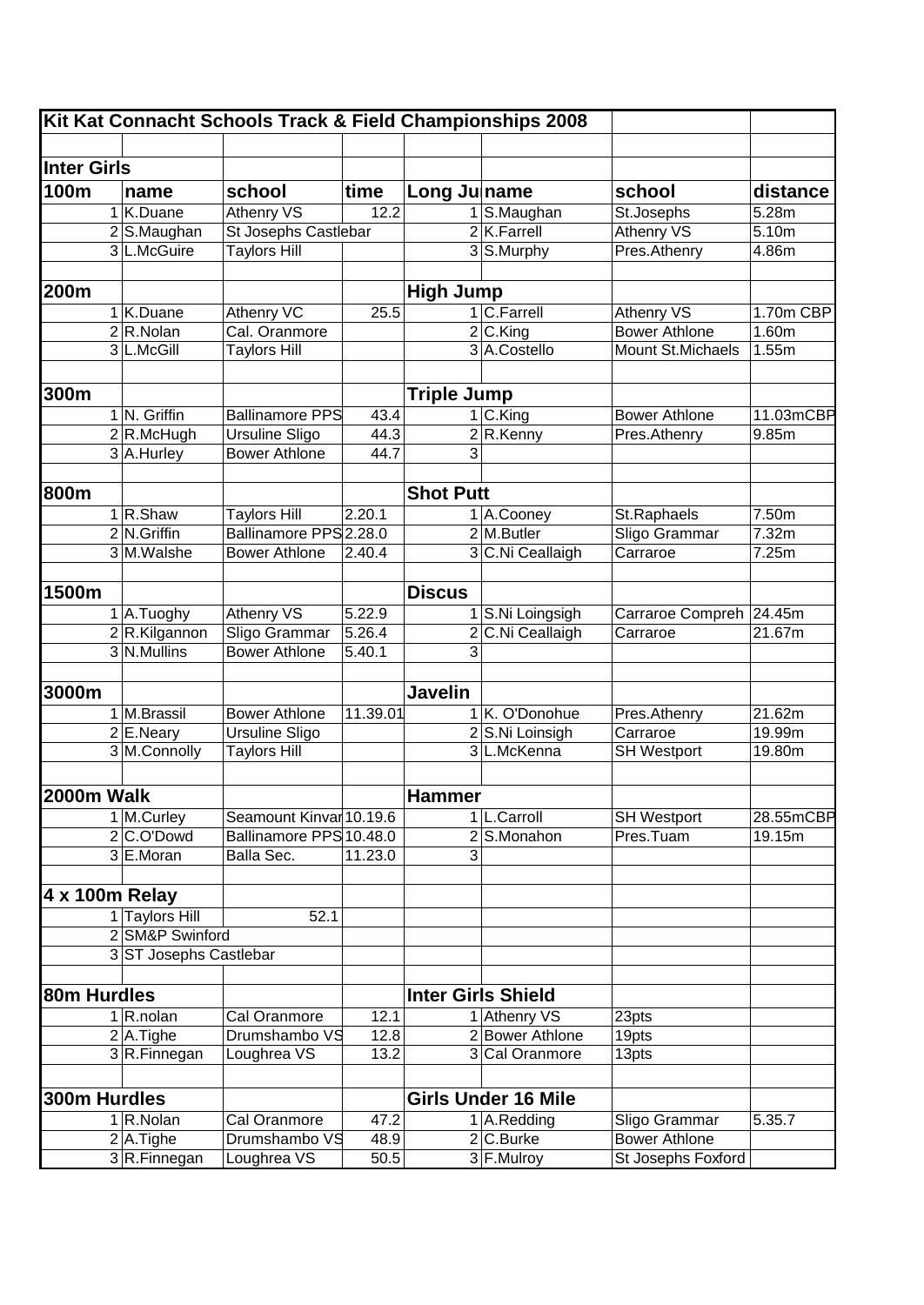|                   |                        | Kit Kat Connacht Schools Track & Field Championships 2008 |                     |                    |                |                           |                            |            |
|-------------------|------------------------|-----------------------------------------------------------|---------------------|--------------------|----------------|---------------------------|----------------------------|------------|
|                   |                        |                                                           |                     |                    |                |                           |                            |            |
| <b>Inter Boys</b> |                        |                                                           |                     |                    |                |                           |                            |            |
| 100m              | name                   | school                                                    | time                | 400m Hurdles       |                |                           |                            |            |
|                   | 1 L.O'Cathain          | <b>Marist Athlone</b>                                     | 11.1                |                    |                | 1 N.Hyland                | St.Marys Galway            | 66.1       |
|                   | 2 G.Sweeney            | <b>HRC</b> Mountbellew                                    |                     |                    |                | 2 D.Wynne                 | <b>St.Marys Galway</b>     | 69.2       |
|                   | 3J.Keane               | Tourmakeady                                               |                     |                    | 3              |                           |                            |            |
| 200m              |                        |                                                           |                     | <b>Long Jump</b>   |                |                           |                            |            |
|                   | 1 L.O'Cathain          | <b>Marist Athlone</b>                                     | $\overline{22.7}$   |                    |                | 1 A.Campbell              | St Josephs Galway          | 5.48m      |
|                   | 2J. Keane              | Tourmakeady                                               | 23.5                |                    |                | 2 G.sweeney               | <b>CBS Roscommon</b>       | 5.38m      |
|                   | 3 N.Hyland             | <b>St.Marys Galway</b>                                    |                     |                    |                | 3 D. Healy                | <b>Gortnor Abbey</b>       | 5.28m      |
|                   |                        |                                                           |                     |                    |                |                           |                            |            |
| 400m              |                        |                                                           |                     | <b>High Jump</b>   |                |                           |                            |            |
|                   | 1 K.Fallon             | St.Marys Galway                                           | 55.0.               |                    |                | 1 T.Sadik                 | Rice College Westp(1.70m   |            |
|                   | $2 C$ .farrell         | Carrick on shannon                                        | 57.0.               |                    |                | 2 T.Keehan                | Gort CS                    | 1.70m      |
|                   | 3 C.Creavon            | St.Marys Galway                                           | 58.3.               |                    |                | 3 M.Regan                 | St Geralds Castleba 1.70m  |            |
|                   |                        |                                                           |                     |                    |                |                           |                            |            |
| 800m              |                        |                                                           |                     | <b>Triple Jump</b> |                |                           |                            |            |
|                   | 1 S.Diskin             | St Josephs Galway                                         | 2.07.7              |                    |                | 1 A.Walsh                 | St Attractas CS            | 11.85m     |
|                   | $2$ T.Fagan            | Moate CS                                                  | 2.08.0              |                    |                | 2 C.Lombolo               | <b>St.Marys Galway</b>     | 10.94m     |
|                   | 3 N.Plunkett           | <b>Ballinamore PPS</b>                                    | 2.10.6              |                    |                | 3 A. Southgate            | <b>Rice College</b>        | 10.36m     |
|                   |                        |                                                           |                     |                    |                |                           |                            |            |
| 1500m             |                        |                                                           |                     | <b>Shot Putt</b>   |                |                           |                            |            |
|                   | 1 F.Monahan            | Grange PPS                                                | 4.06.5              |                    |                | 1 E.O'Cathain             | Carraroe                   | 14.21m     |
|                   | $2$ T. Fagan           | Moate CS                                                  | 4.34.0              |                    |                | 2 L.Ruibys                | <b>Rice College</b>        | 12.00m     |
|                   | 3 D.Minnagh            | <b>St Mels Longford</b>                                   | $\overline{4.40.9}$ |                    |                | 3 C.Nairn                 | Sligo Grammar              | 11.00m     |
|                   |                        |                                                           |                     |                    |                |                           |                            |            |
| 3000m             |                        |                                                           |                     | <b>Discus</b>      |                |                           |                            |            |
|                   | C. O'Marta             | An Spideal                                                | 9.59.7              |                    |                | 1 E.O'Cathain             | Carraroe                   | 45.14m CBP |
|                   | 2 F.Mc Gowan           | Summerhill Sligo                                          | 10.01.7             |                    |                | 2 G.Masulishuili          | St.Marys Galway            | 24.73m     |
|                   | 3 A.Byrne              | Col. An Eachreidh                                         | 10.03.2             |                    |                | 3 K.Hansberry             | Cal Oranmore               | 23.68m     |
|                   |                        |                                                           |                     |                    |                |                           |                            |            |
| 2000m Walk        |                        |                                                           |                     | <b>Javelin</b>     |                |                           |                            |            |
|                   | C. Mcmanamon           | Wesport                                                   | 9.39.1              |                    |                | 1 E.O'Cathain             | Carraroe                   | 41.77m     |
|                   | 2 O.Oliver             | <b>SM&amp;P Swinford</b>                                  | 10.13.0             |                    |                | 2 T.Sadik                 | Rice College W'port 37.40m |            |
|                   | 3G.O'Connor            | St.Marys Galway                                           | 13.56.0             |                    |                | 3 S.Glynn                 | St.Marys Galway            | 32.51m     |
|                   |                        |                                                           |                     |                    |                |                           |                            |            |
| 1500m S/C         |                        |                                                           |                     | <b>Hammer</b>      |                |                           |                            |            |
|                   | 1 B.Gilmartin          | St Josephs Foxford                                        | 5.05.0              |                    |                | 1 L. Ruibys               | <b>Rice College</b>        | 36.03m     |
|                   | 2 P.McNulty            | St Josephs Foxford                                        | 5.14.0              |                    |                | 2 J.Dever                 | <b>Rice College</b>        | 27.67m     |
|                   | 3 D. Higgins           | <b>St.Marys Galway</b>                                    | 5.25.0              |                    |                | 3 G.Mogulishvili          | <b>St.Marys Galway</b>     | 26.58m     |
|                   |                        |                                                           |                     |                    |                |                           |                            |            |
|                   | 4 x 100m Relay         |                                                           |                     |                    |                | <b>Inter Boys Shield</b>  |                            |            |
|                   | 1 HRC Mountbellew      | 46.8                                                      |                     | 1st                |                | St Marys Galwa39pts       |                            |            |
|                   | 2 St Marys Galway      |                                                           |                     | 2nd                |                | <b>Rice College</b>       | 26pts                      |            |
|                   | 3 St Geralds Castlebar |                                                           |                     | $3rd=$             |                | Carraroe Comp15pts        |                            |            |
|                   |                        |                                                           |                     | $3rd=$             |                | St Josephs Gal15pts       |                            |            |
| 100m Hurdles      |                        |                                                           |                     |                    |                | <b>Boys Under 16 mile</b> |                            |            |
|                   | 1 I.Durkin             | Davitt College                                            | 13.4                |                    |                | 1 T. Casey                | Sligo Grammar              | 4.41.4     |
|                   | $2$ M.Regan            | <b>St Geralds Castlebar</b>                               | 14.3                |                    |                | 2 D.Murray                | <b>St Josephs Foxford</b>  |            |
|                   | 3 O.Kenny              | Mercy Woodford                                            |                     |                    | $\overline{3}$ |                           |                            |            |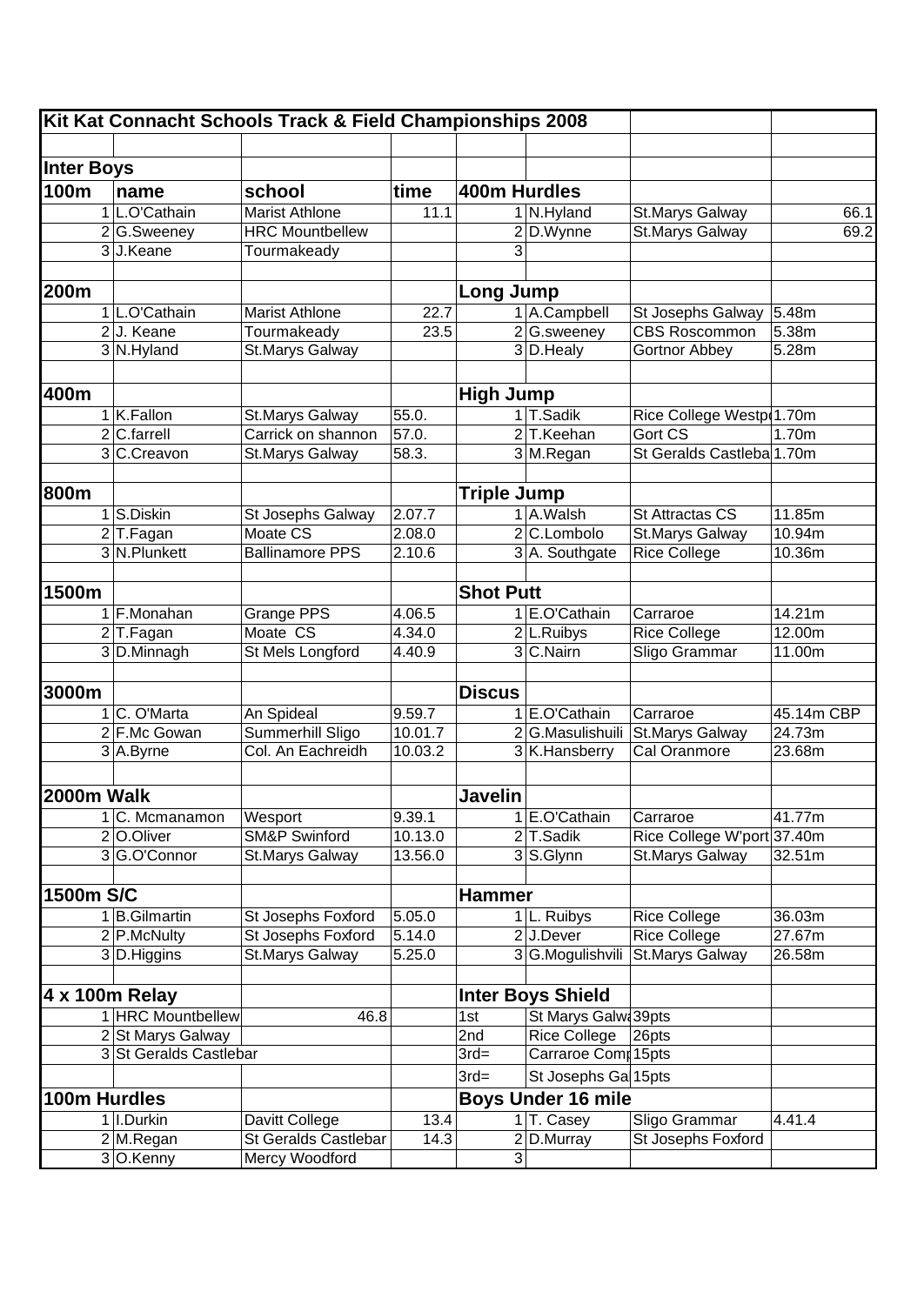| Kit Kat Connacht Schools Track & Field Championships 2008 |                |                   |                                 |                  |                    |                              |                        |                   |  |
|-----------------------------------------------------------|----------------|-------------------|---------------------------------|------------------|--------------------|------------------------------|------------------------|-------------------|--|
|                                                           |                |                   |                                 |                  |                    |                              |                        |                   |  |
| <b>Senior Girls</b>                                       |                |                   |                                 |                  |                    |                              |                        |                   |  |
| 100m                                                      |                | name              | school                          | time             | Long Julname       |                              | school                 | distance          |  |
|                                                           | 1              | S.Kilduff         | St Louis CS Kiltim 12.0=CBP     |                  |                    | 1 T.Gavin                    | <b>Balla Secondary</b> | 4.66m             |  |
|                                                           |                | 2 A.Esslemont     | Carraroe                        | 12.2             |                    | 2 A.McCloone                 | Mercy R'com            | 4.58m             |  |
|                                                           |                | 3 N.Cunningham    | <b>SM&amp;P Swinford</b>        |                  |                    | 3S.Cummins                   | <b>Taylors Hills</b>   | 4.34m             |  |
|                                                           |                |                   |                                 |                  |                    |                              |                        |                   |  |
| 200m                                                      |                |                   |                                 |                  | <b>High Jump</b>   |                              |                        |                   |  |
|                                                           | 1              | S.Kilduff         | St Louis CS                     | 25.2             |                    | 1 S.Patton                   | <b>SH Westport</b>     | 1.50m             |  |
|                                                           |                | 2 A.Esslemont     | Carraroe                        | 25.8             |                    | 2 F. Fitzgibbon Taylors Hill |                        | 1.40m             |  |
|                                                           |                | 3 A.Hogan         | Moate CS                        |                  |                    | 3 A.McManus                  | Sligo Grammar          | 1.35m             |  |
|                                                           |                |                   |                                 |                  |                    |                              |                        |                   |  |
| 400m                                                      |                |                   |                                 |                  | <b>Triple Jump</b> |                              |                        |                   |  |
|                                                           |                | E.Lavin           | Kiltimagh                       | 65.0.            |                    |                              |                        |                   |  |
|                                                           |                | 2 A.McMAnus       | Sligo Grammar                   | 72.0.            | $\overline{2}$     |                              |                        |                   |  |
|                                                           | 3              |                   |                                 |                  | 3                  |                              |                        |                   |  |
|                                                           |                |                   |                                 |                  |                    |                              |                        |                   |  |
| 800m                                                      |                |                   |                                 |                  | <b>Shot Putt</b>   |                              |                        |                   |  |
|                                                           |                |                   |                                 |                  |                    |                              |                        |                   |  |
|                                                           | 1.             | A.Casey           | Sligo Grammar                   | 2.32.3           |                    | 1 N.Monaghan Pres.Tuam       |                        | 7.89m             |  |
|                                                           | $\overline{2}$ | C.Gill            | Gortnor Abbey<br>Moate CS       | 2.39.2<br>2.44.1 |                    | $2$ S.Doyle                  | <b>St Louis CS</b>     | 7.64m             |  |
|                                                           |                | 3A.Hogan          |                                 |                  |                    | 3 C.Heggarty                 | Sligo Grammar          | 7.31 <sub>m</sub> |  |
|                                                           |                |                   |                                 |                  |                    |                              |                        |                   |  |
| 1500m                                                     |                |                   |                                 |                  | <b>Discus</b>      |                              |                        |                   |  |
|                                                           |                | 1 L.Shaughnessy   | Loughrea VS                     | 5.07.8           |                    | 1 N.Monaghan Pres.Tuam       |                        | 19.40m            |  |
|                                                           |                | 2 MA Maguire      | <b>St Claires Manorhamilton</b> |                  |                    | 2 L.Beatty                   | Sligo Grammar          | 16.14m            |  |
|                                                           |                | 3 AM Donohue      | Moate CS                        |                  |                    | $3R.$ Lee                    | Galway CC              | 16.09m            |  |
|                                                           |                |                   |                                 |                  |                    |                              |                        |                   |  |
| 3000m                                                     |                |                   |                                 |                  | <b>Javelin</b>     |                              |                        |                   |  |
|                                                           |                | L.Shaughnessy     | Loughrea VS                     | 10.53.56         |                    | 1 L. Doolin                  | Mercy R'com            | 20.20m            |  |
|                                                           |                | 2L.Moran          | <b>Taylors Hill</b>             |                  |                    | 2 C.Heggarty                 | Sligo Grammar          | 11.88m            |  |
|                                                           |                | 3 M.Maguire       | <b>St Claires M'Hamilton</b>    |                  |                    | 3 A.McConn                   | Mercy R'com            | 10.50m            |  |
|                                                           |                |                   |                                 |                  |                    |                              |                        |                   |  |
| <b>3000m Walk</b>                                         |                |                   |                                 |                  | <b>Hammer</b>      |                              |                        |                   |  |
|                                                           |                | 1 C.Durkan        |                                 |                  |                    |                              |                        |                   |  |
|                                                           | $\overline{c}$ |                   | <b>SM&amp;P Swinford</b>        |                  | 2                  | 1 N.Monaghan Pres. Tuam      |                        | 16.19m            |  |
|                                                           | $\overline{3}$ |                   |                                 |                  | $\overline{3}$     |                              |                        |                   |  |
|                                                           |                |                   |                                 |                  |                    |                              |                        |                   |  |
|                                                           |                |                   |                                 |                  |                    |                              |                        |                   |  |
| 4 x100m Relay                                             |                |                   |                                 |                  |                    |                              |                        |                   |  |
|                                                           |                | 1 Mercy Roscommon |                                 | 55.5             |                    |                              |                        |                   |  |
|                                                           |                | 2 Taylors Hill    |                                 |                  |                    |                              |                        |                   |  |
|                                                           |                | 3 SM&P Swinford   |                                 |                  |                    |                              |                        |                   |  |
|                                                           |                |                   |                                 |                  |                    |                              |                        |                   |  |
| 100m Hurdles                                              |                |                   |                                 |                  |                    | <b>Senior Girls Shield</b>   |                        |                   |  |
|                                                           |                | 1 F. Fitzgibbon   | <b>Taylors Hill</b>             | 19.21 1st        |                    | Sligo Gramm 20pts            |                        |                   |  |
|                                                           | $\overline{c}$ |                   |                                 |                  | 2nd                | St Louis Cs                  | 19pts                  |                   |  |
|                                                           | 3              |                   |                                 |                  | 3rd                | <b>Taylors Hill</b>          | 16pts                  |                   |  |
|                                                           |                |                   |                                 |                  |                    |                              |                        |                   |  |
| 400m Hurdles                                              |                |                   |                                 |                  |                    |                              |                        |                   |  |
|                                                           |                | 1 L.Shaughnessy   |                                 | Loughrea         | 70.9               |                              |                        |                   |  |
|                                                           | $\overline{2}$ |                   |                                 |                  |                    |                              |                        |                   |  |
|                                                           | $\overline{3}$ |                   |                                 |                  |                    |                              |                        |                   |  |